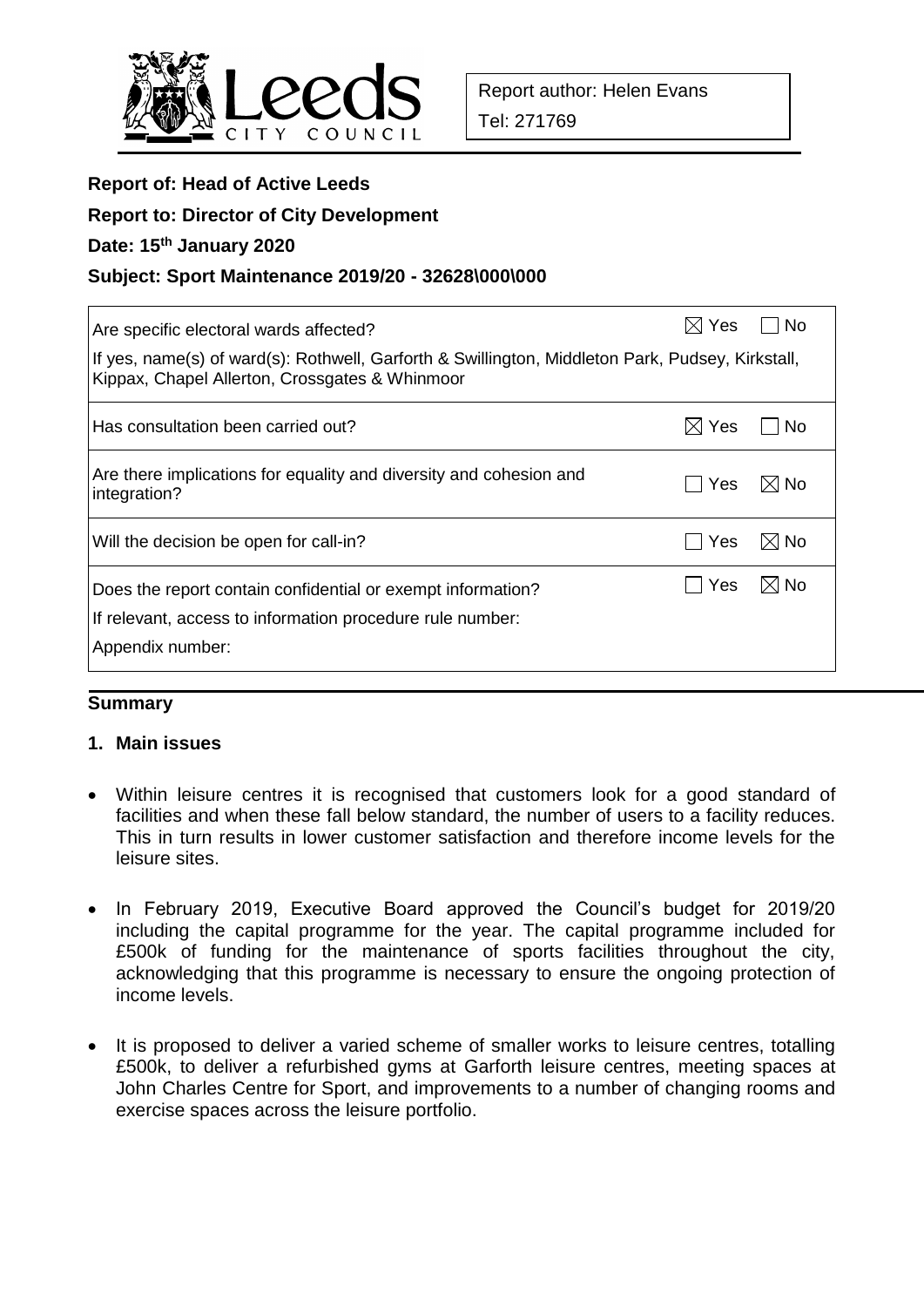#### **2. Best Council Plan Implications** (click [here](https://www.leeds.gov.uk/your-council/plans-and-strategies/council-plans) for the latest version of the Best Council Plan)

- Improving public facilities in leisure centres makes the centres become more user friendly and welcoming, thereby opening access to a wider range of people who may feel vulnerable or unable to access the sites, supporting the Best Council Plan outcomes of:
	- a. Enjoy happy, healthy, active lives by enabling access to the leisure centres
	- b. Enjoy greater access to green spaces, leisure and the arts
- These in turn support the Council priority for 2019 of reducing health inequalities and supporting active lifestyles

#### **3. Resource Implications**

• The projects will cost a total of £500k.

#### **Recommendations**

- a) The Director of City Development is asked to approve the expenditure of £500k from cost centre 32628\000\000 on sport maintenance projects.
- b) The Head of Active Leeds will be responsible for its implementation.

#### **1. Purpose of this report**

1.1 The purpose of this report is to seek approval to spend £500k on the delivery of a number of sport maintenance projects across the leisure centre portfolio.

#### **2. Background information**

- 2.1 The Active Leeds service has had £500k injected into capital code 32628\000\000 as part of the Executive Board capital budget report for 2019/20, as approved in February 2019. The purpose of the sport maintenance budget is to complete works that are necessary to ensure the ongoing protection of income levels.
- 2.2 In previous years works have included refurbishing receptions, gyms, changing facilities and studio spaces across the 20 leisure centre sites.

#### **3. Main issues**

- 3.1 Works proposed for 2019/20 include:
	- Kippax leisure centre changing room improvements
	- John Charles Aquatics Centre creation of a meeting room utilising existing office space necessitating relocation of the office to a smaller area behind reception, and security works to lockers following a number of locker break-ins;
	- John Charles Stadium creation of a changing the workplace type office, freeing up two additional office spaces for commercial use;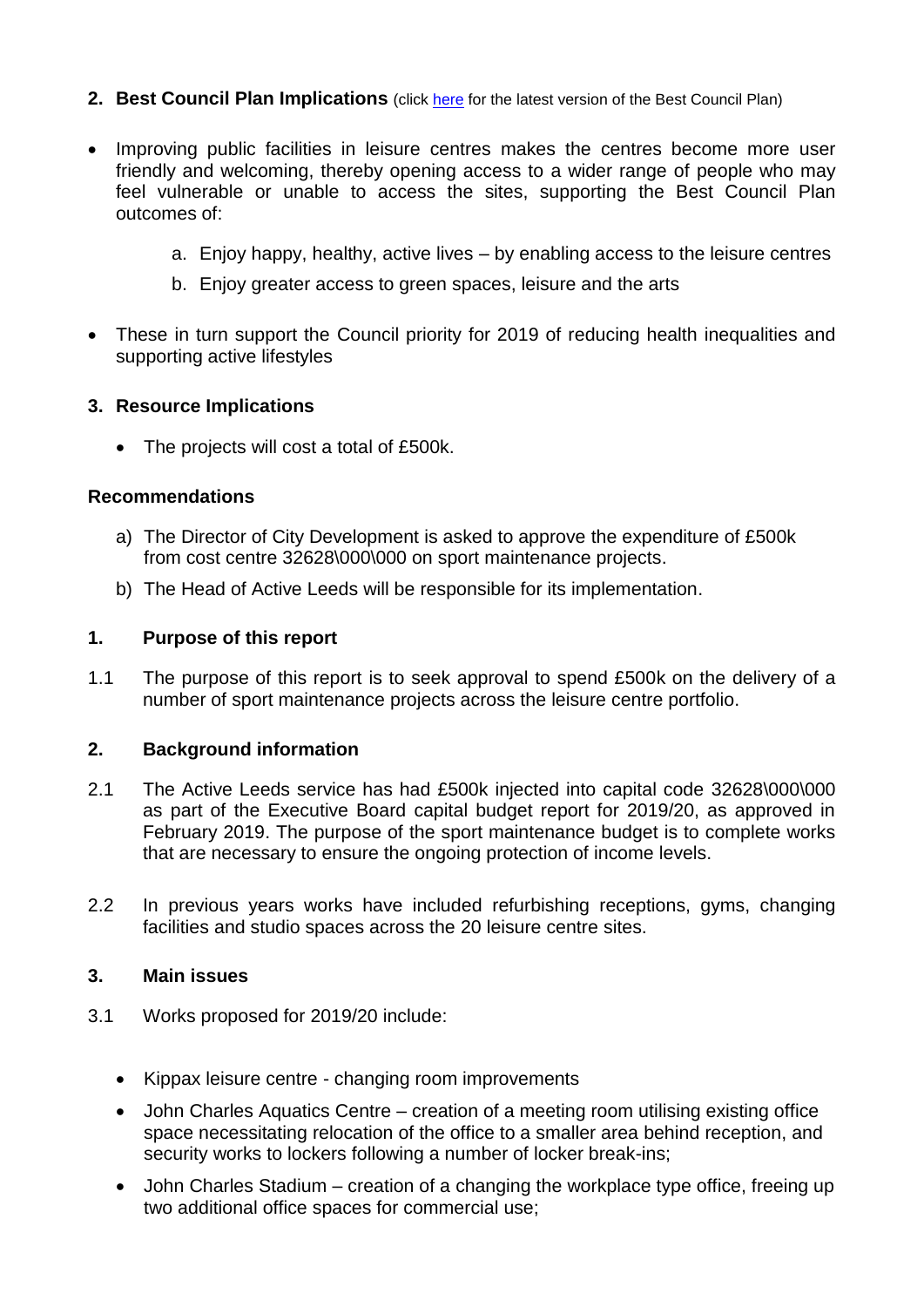- Kirkstall leisure centre studio refurbishment, and general redecoration and carpeting works to circulation areas;
- Middleton leisure centre studio refurbishment and changing room improvements to complement the new gym that is currently being constructed;
- Pudsey leisure centre creation of a toning room;
- Rothwell leisure centre activity hall and circulation areas refresh and general decorating;
- John Smeaton leisure centre new carpeting to circulation areas;
- Scott Hall leisure centre new flooring to first floor;
- Garforth leisure entre gym refurbishment and new spinning room.

## **4. Corporate considerations**

## **4.1 Consultation and engagement**

- 4.1.1 Senior Management team for Active Leeds and the Sport Capital Board have been consulted as to the sites and agree the 10 selected are in need of urgent improvements.
- 4.1.2 The Executive Member for Environment and Active Lifestyles has been consulted and agrees with the need for the proposed improvements to the selected sites.
- 4.1.3 Rothwell, Garforth & Swillington, Middleton Park, Pudsey, Kirkstall, Kippax, Chapel Allerton, and Crossgates & Whinmoor ward members have all been consulted and agree with the works.
- 4.1.4 Customer comments have been taken on board in helping to devise the projects and customer communication will be made following the approval of this report.

## **4.2 Equality and diversity / cohesion and integration**

4.2.1 Equality impact has been considered and a screening carried out, with a conclusion that a further equality impact assessment is not required.

## **4.3 Council policies and the Best Council Plan**

- 4.3.1 Improving public facilities in leisure centres makes the centres become more user friendly and welcoming, thereby opening access to a wider range of people who may feel vulnerable or unable to access the sites, supporting the Best Council Plan outcomes of:
	- a. Enjoy happy, healthy, active lives by enabling access to the leisure centres
	- b. Enjoy greater access to green spaces, leisure and the arts
- 4.3.2 These in turn support the Council priority for 2019 of reducing health inequalities and supporting active lifestyles

## Climate Emergency

4.3.3 The works will take into consideration any energy efficiencies that are available.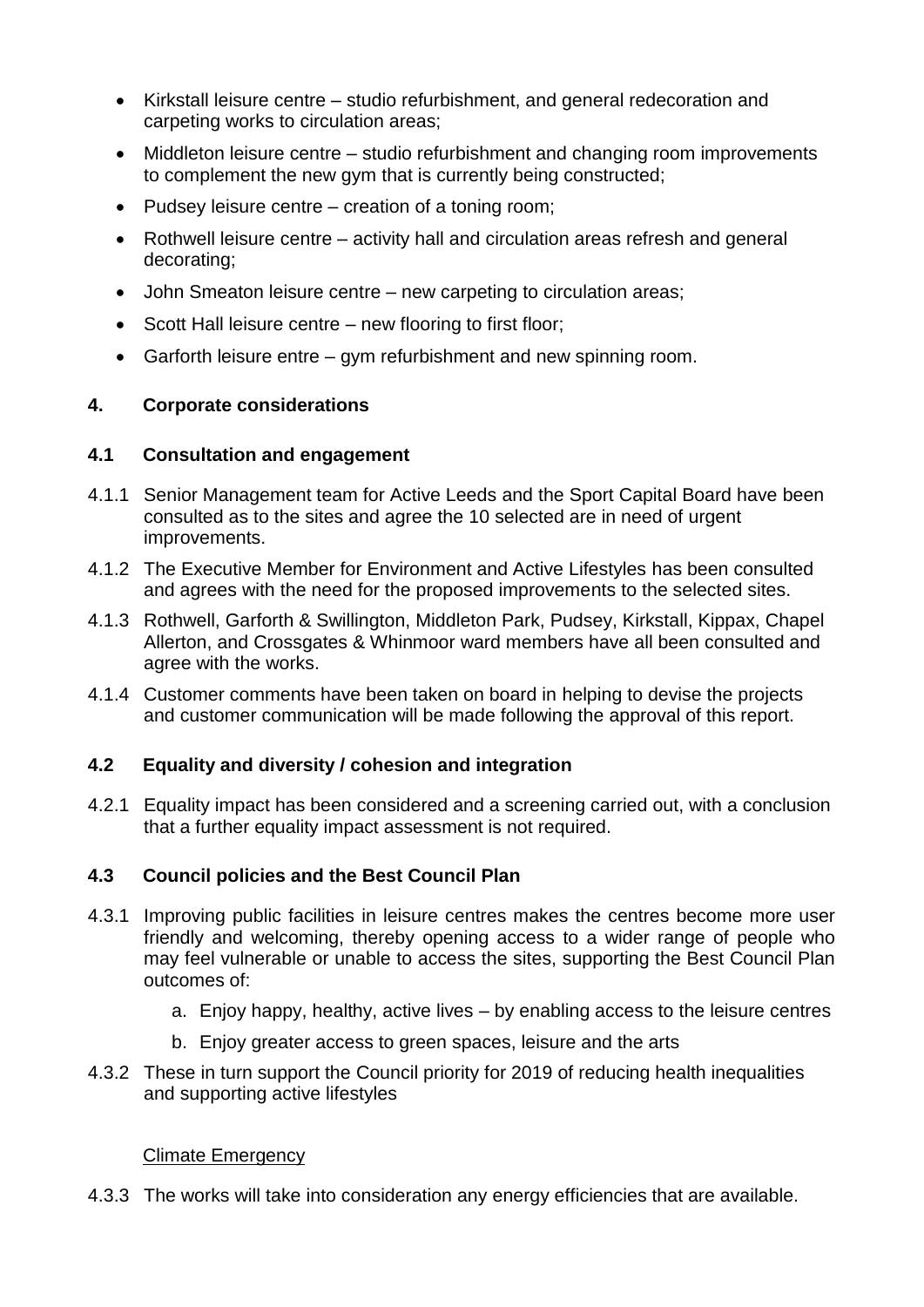# **4.4 Resources, procurement and value for money**

4.4.1 The projects will cost £500k, including a small contingency on each element. This equates to:

| Kippax Leisure Centre - changing room improvements. £20k to put towards a<br>£165k scheme funded by Town council and CPM to upgrade the swimming<br>changing rooms and redecorate throughout. | £25,000  |
|-----------------------------------------------------------------------------------------------------------------------------------------------------------------------------------------------|----------|
| Kippax Leisure Centre - décor, branding and flooring throughout                                                                                                                               |          |
|                                                                                                                                                                                               | £45,000  |
| John Charles Aquatics Centre – creation of a meeting room utilising existing office                                                                                                           |          |
| space necessitating relocation of the office to a smaller area behind reception;                                                                                                              | £10,000  |
| John Charles Stadium - creation of a changing the workplace type office, freeing                                                                                                              |          |
| up two additional office spaces for commercial use;                                                                                                                                           | £10,000  |
| John Charles Stadium - refurbished track (indoor and outdoor) and replacement                                                                                                                 |          |
| hammer net                                                                                                                                                                                    | £80,000  |
| Kirkstall Leisure Centre - studio refurbishment, and general redecoration works to                                                                                                            |          |
| circulation areas;                                                                                                                                                                            | £20,000  |
| Middleton<br>Leisure Centre - studio<br>refurbishment and<br>changing<br>room                                                                                                                 |          |
| improvements to complement the new gym that is currently being constructed;                                                                                                                   | £30,000  |
| Pudsey Leisure Centre – creation of a new exercise room from a disused sunbed                                                                                                                 |          |
| room,                                                                                                                                                                                         | £30,000  |
| Rothwell Leisure Centre - activity hall and circulation areas refresh, rebrand and                                                                                                            |          |
| general decorating;                                                                                                                                                                           | £70,000  |
| John Smeaton Leisure Centre - new carpeting to circulation areas;                                                                                                                             |          |
|                                                                                                                                                                                               | £10,000  |
| Scott Hall Leisure Centre - new flooring, décor and branding to first floor;                                                                                                                  |          |
|                                                                                                                                                                                               | £50,000  |
| Garforth Leisure Centre - new spinning room in a disused squash court and                                                                                                                     |          |
| studio refurbishment.                                                                                                                                                                         | £100,000 |
| Contingency                                                                                                                                                                                   |          |
|                                                                                                                                                                                               | £20,000  |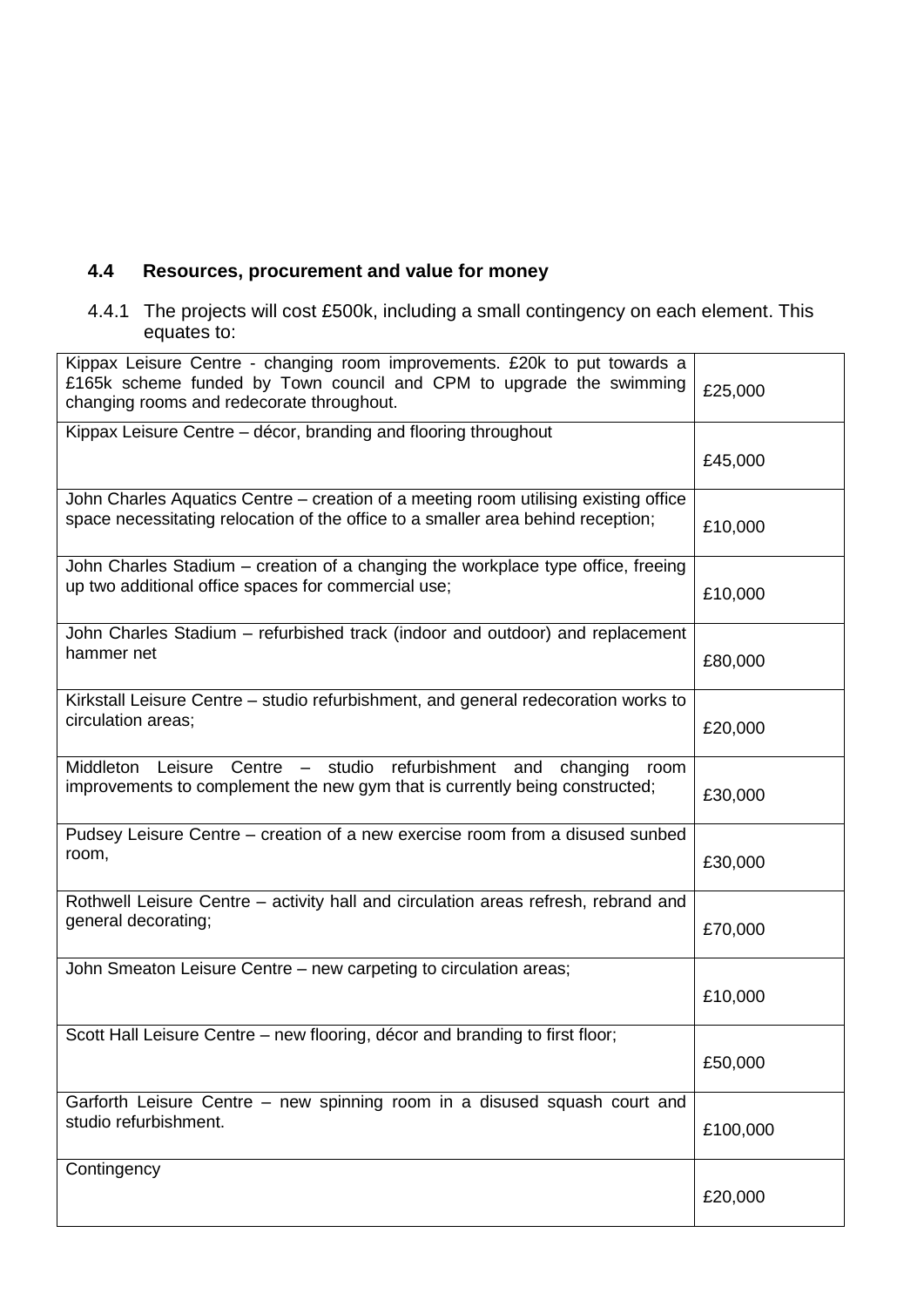| <b>TOTAL</b><br>£000's<br>0.0 | <b>TO MARCH</b><br>2017                                         |                                                                     |                                            |                                            |                                                                                  |                                              |  |
|-------------------------------|-----------------------------------------------------------------|---------------------------------------------------------------------|--------------------------------------------|--------------------------------------------|----------------------------------------------------------------------------------|----------------------------------------------|--|
|                               |                                                                 |                                                                     |                                            | <b>FORECAST</b>                            |                                                                                  |                                              |  |
|                               |                                                                 | 2016/17                                                             | 2017/18                                    | 2018/19                                    | 2019/20                                                                          | 2020 on                                      |  |
|                               | £000's                                                          | £000's                                                              | £000's                                     | £000's                                     | £000's                                                                           | £000's                                       |  |
|                               |                                                                 |                                                                     |                                            |                                            |                                                                                  |                                              |  |
| 0.0                           |                                                                 |                                                                     |                                            |                                            |                                                                                  |                                              |  |
| 0.0                           |                                                                 |                                                                     |                                            |                                            |                                                                                  |                                              |  |
| 0.0                           |                                                                 |                                                                     |                                            |                                            |                                                                                  |                                              |  |
| 0.0                           |                                                                 |                                                                     |                                            |                                            |                                                                                  |                                              |  |
| 0.0                           | 0.0                                                             | 0.0                                                                 | 0.0                                        | 0.0                                        | 0.0                                                                              | 0.0                                          |  |
|                               |                                                                 |                                                                     |                                            |                                            |                                                                                  |                                              |  |
|                               |                                                                 |                                                                     |                                            |                                            |                                                                                  | 2020 on                                      |  |
| £000's                        | £000's                                                          | £000's                                                              | £000's                                     | £000's                                     | £000's                                                                           | £000's                                       |  |
| 0.0                           |                                                                 |                                                                     |                                            |                                            |                                                                                  |                                              |  |
| 0.0                           |                                                                 |                                                                     |                                            |                                            | 480.0                                                                            |                                              |  |
| 0.0                           |                                                                 |                                                                     |                                            |                                            |                                                                                  |                                              |  |
| 0.0                           |                                                                 |                                                                     |                                            |                                            |                                                                                  |                                              |  |
| 20.0                          |                                                                 |                                                                     |                                            |                                            | 20.0                                                                             |                                              |  |
| 20.0                          | 0.0                                                             | 0.0                                                                 | 0.0                                        | 0.0                                        | 500.0                                                                            | 0.0                                          |  |
|                               |                                                                 |                                                                     |                                            |                                            |                                                                                  |                                              |  |
|                               |                                                                 |                                                                     |                                            |                                            |                                                                                  |                                              |  |
|                               |                                                                 |                                                                     |                                            |                                            |                                                                                  | $2020$ on<br>£000's                          |  |
|                               |                                                                 |                                                                     |                                            |                                            |                                                                                  |                                              |  |
|                               |                                                                 |                                                                     |                                            |                                            |                                                                                  | 0.0                                          |  |
|                               |                                                                 |                                                                     |                                            |                                            |                                                                                  |                                              |  |
|                               |                                                                 |                                                                     |                                            |                                            |                                                                                  |                                              |  |
| 0.0                           | 0.0                                                             | 0.0                                                                 | 0.0                                        | 0.0                                        | 500.0                                                                            | 0.0                                          |  |
|                               |                                                                 |                                                                     |                                            |                                            |                                                                                  | 0.0                                          |  |
|                               | <b>TOTAL</b><br><b>TOTAL</b><br>£000's<br>0.0<br>0.0<br>$-20.0$ | <b>TO MARCH</b><br>2017<br><b>TO MARCH</b><br>2017<br>£000's<br>0.0 | 2016/17<br>2016/17<br>£000's<br>0.0<br>0.0 | 2017/18<br>2017/18<br>£000's<br>0.0<br>0.0 | <b>FORECAST</b><br>2018/19<br><b>FORECAST</b><br>2018/19<br>£000's<br>0.0<br>0.0 | 2019/20<br>2019/20<br>£000's<br>500.0<br>0.0 |  |

## **4.5 Legal implications, access to information, and call-in**

- 4.5.1 This decision is a Significant Operational Decision and is therefore not subject to call in.
- 4.5.2 A report outlining the capital programme was agreed at Executive Board in February 2019 as a key decision and this report sits under this original key decision.

## **4.6 Risk management**

- 4.6.1 As highlighted in the recent customer satisfaction survey, and from experience in leisure centres, to do nothing will result in the continued decay of the Council leisure centres and therefore the continued reduction in user numbers and income for the Council.
- 4.6.2 The works will protect income and enhance the facilities for users.
- 4.6.3 The works will be procured in partnership with Corporate Property Management where possible to ensure the costs come within the available budget.

## **5. Conclusions**

5.1 By investing £500k, up to ten of the Council's leisure facilities will be improved in order to retain current users and attract future users.

## **6. Recommendations**

- 6.1 The Director of City Development is asked to approve the expenditure of £500k from cost centre 32628\000\000 on sport maintenance projects.
- 6.2 The Head of Active Leeds will be responsible for its implementation.